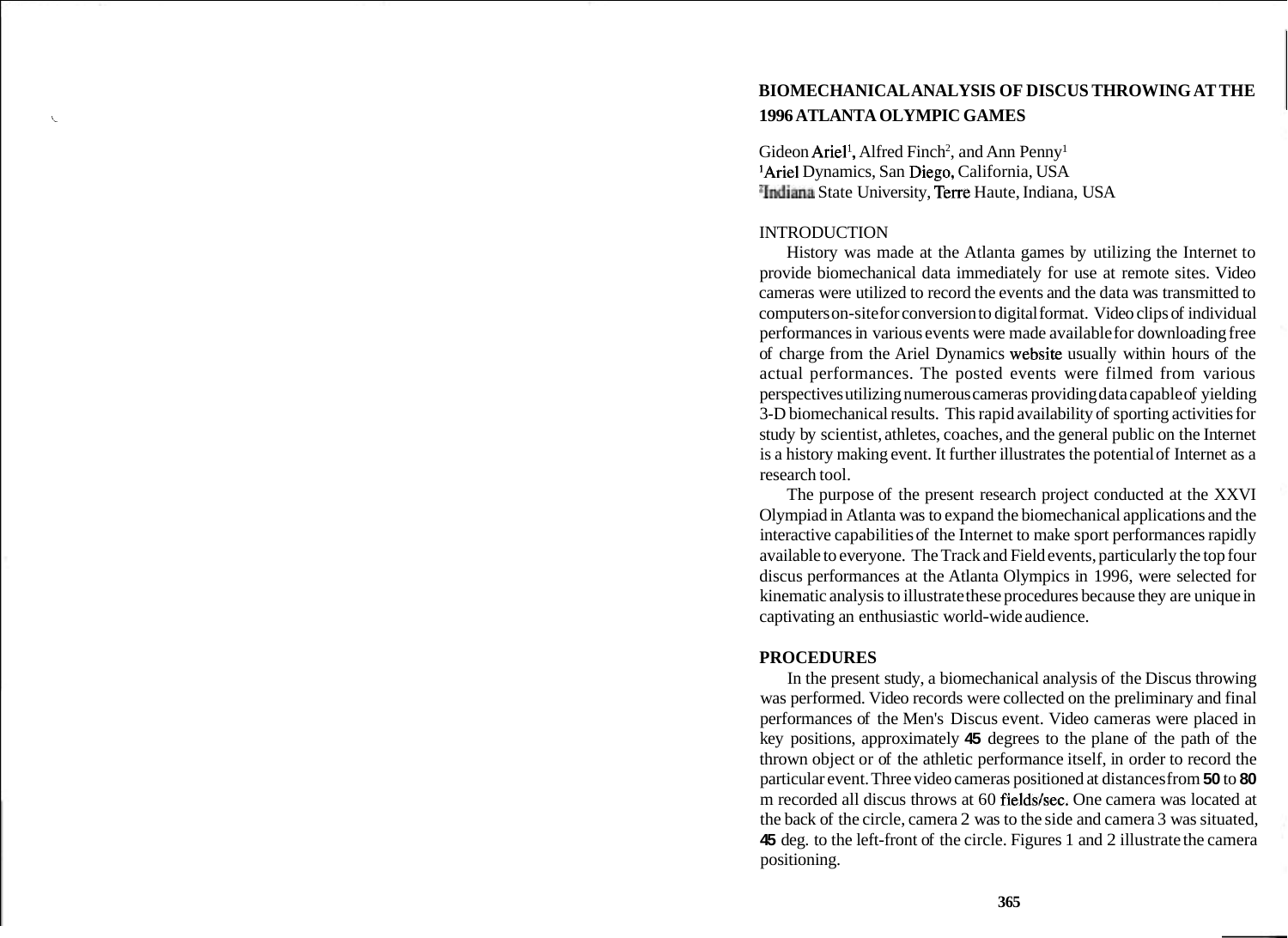

**Figure 1. Discus rear camera view** 

These are dynamics video clips from which one can control and observe the movement. For non-compress full video one can log on to our web site at: http://www.arielnet.com and download the original video clips through FTP connection.

The video pictures were grabbed from each view with Intel Smart Video Recorder Plus frame grabber and the files were stored in Audio Video Interlace format (AVI). These data were then uploaded, via satellite, to the Ariel Dynamics website. The stored data were available to all free of charge. The AVI files can be downloaded frame by frame from the Ariel Dynamics FTP Site for digitizing. The files are in compressed video format in order to conserve bandwidth. The resolution of compressed files are lower than the regular files but the data was able to be rapidly available which was the purpose of the study.

To download these files, visit http://www.arielnet.com and click on the FTPSite Button. Then, select the Olympics directory and click on the desired AVI file(s). For a detailed list and explanation of what each file contains, click the 'ATLANTA' link from the middle frame of the main page. The list is also obtainable by clicking on any of the sport icons on various pages of the site.

#### **RESULTS**

The top four Olympic discus throwers' height and weights were: Riedel (199 cm, 110 kg), Dubrovshchik (193 cm, 115 kg), Kaptyukh (197 cm, 117 kg), and Washington (188 cm, 109 kg).

The best throw recorded by the top four performers in the Discus event: 1) Riedel (Germany), 2) Dubrovschchik (Belarus), 3) Kaptyukh (Belarus), and 4) Washington (United States of America) were selected for kinematic analysis.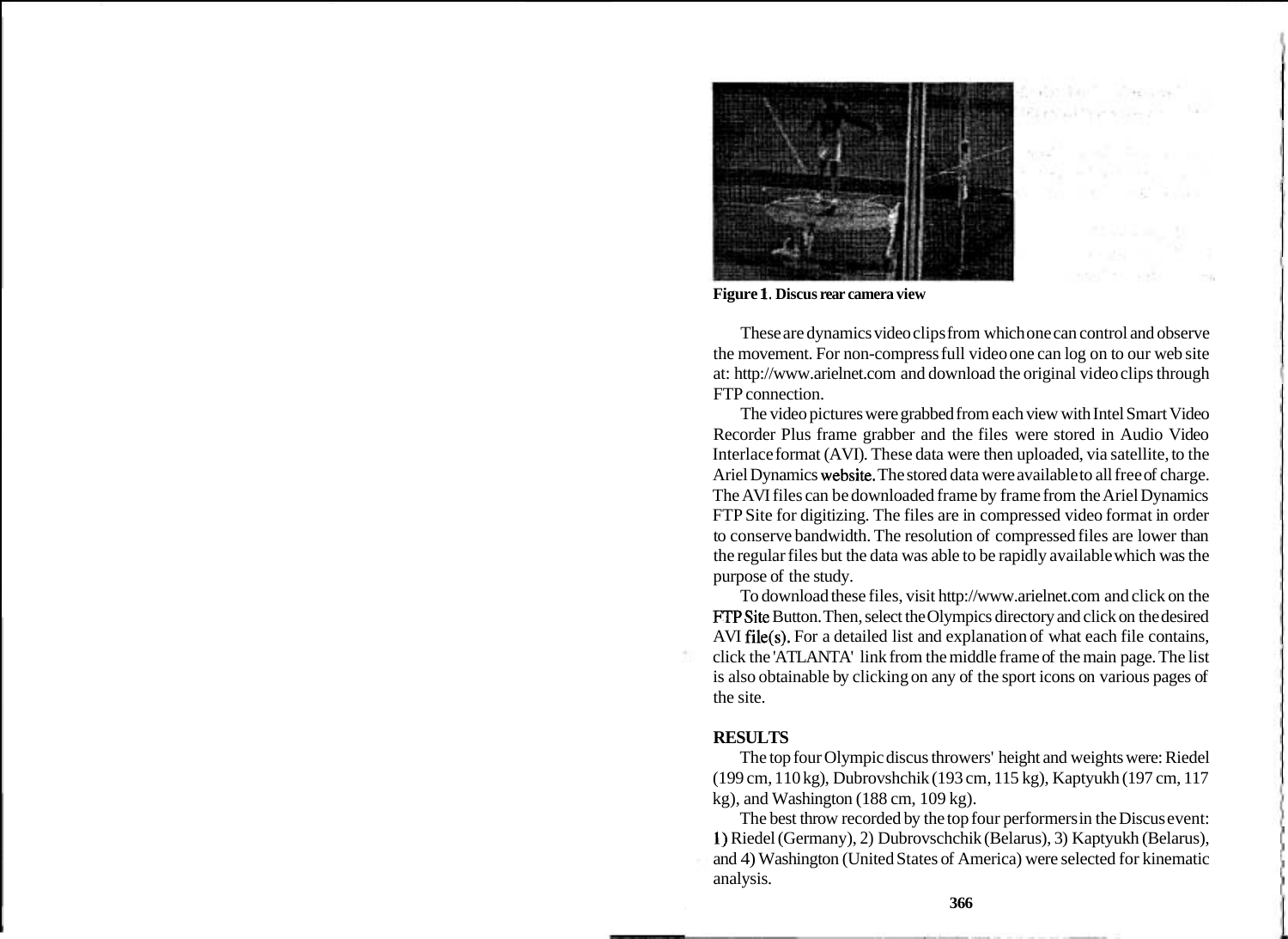A control cube consisting of 9 points representing a composite of circle dimensions and anatomical landmarks and 21 data points were digitized and entered into the three dimensional DLT module and converted to real displacements. The 21 data points digitized were left foot (fifth metatarsal), ankle, knee, hip, right, hip, knee, ankle, left wrist, elbow, shoulder, right shoulder, elbow, wrist, hand, discus, base of the neck, mastoid process, top of the head, left and right circle diameters at the hash marks. The real coordinate endpoints were smoothed using a 10 Hz cutoff frequency in a low-pass digital filter. The 3-D displacements of the circle diameter were compared to the actual 250 cm displacement. The top four performers' trials yielded an average error of 2.9 cm (1.2%) using the DLT transformation algorithm.

From the present kinematic data, an enormous amount of results could be analyzed. However, the throwing performance parameters selected were: disc release velocity, disc projection velocity along the YZ plane, the height of release, and the time of movement.

#### **Throwing Results**

The resultant release velocities calculated the best four throws were 3080.1 cdsec for Riedel (GER), 27 18.5 cdsec for Dubrovschchik (BLR), 2599.0 cdsec for Kaptyukh (BLR) and 2498.0 cdsec for Washington (USA) (see Table 1 and Figure 3).

The projection angles in the YZ plane representing the angle in respect to the horizontal were 21.9, 29.1, 37.3, and 29.9 degrees for Riedel, Dubrovschchik, Kaptyukh, and Washington, respectively (see Figure.4).

Table 1. Throwing Kinematics for Top Four Discus Performers at 1996 Atlanta Olympics

| Place Performer       | Distance | Rel<br>Velocity   | Proj<br>Ang | Rel<br>Ht | Move.<br>Time, |
|-----------------------|----------|-------------------|-------------|-----------|----------------|
|                       | m        | $cm/sec (yz)$ deg |             | m         | sec            |
| 1. Riedel (GER)       | 69.4m    | 3080.1            | 21.9        | 15        | 3.0            |
| 2. Dubrovschchik(BLR) | 66.6m    | 2718.5            | 29.1        | 15        | 3.0            |
| 3. Kaptyukh (BLR)     | 65.8m    | 2599.0            | 37.3        | 1.6       | 1.9            |
| 4. Washington (USA)   | 65.4m    | 2498.0            | 29.9        | 12        | 1.6            |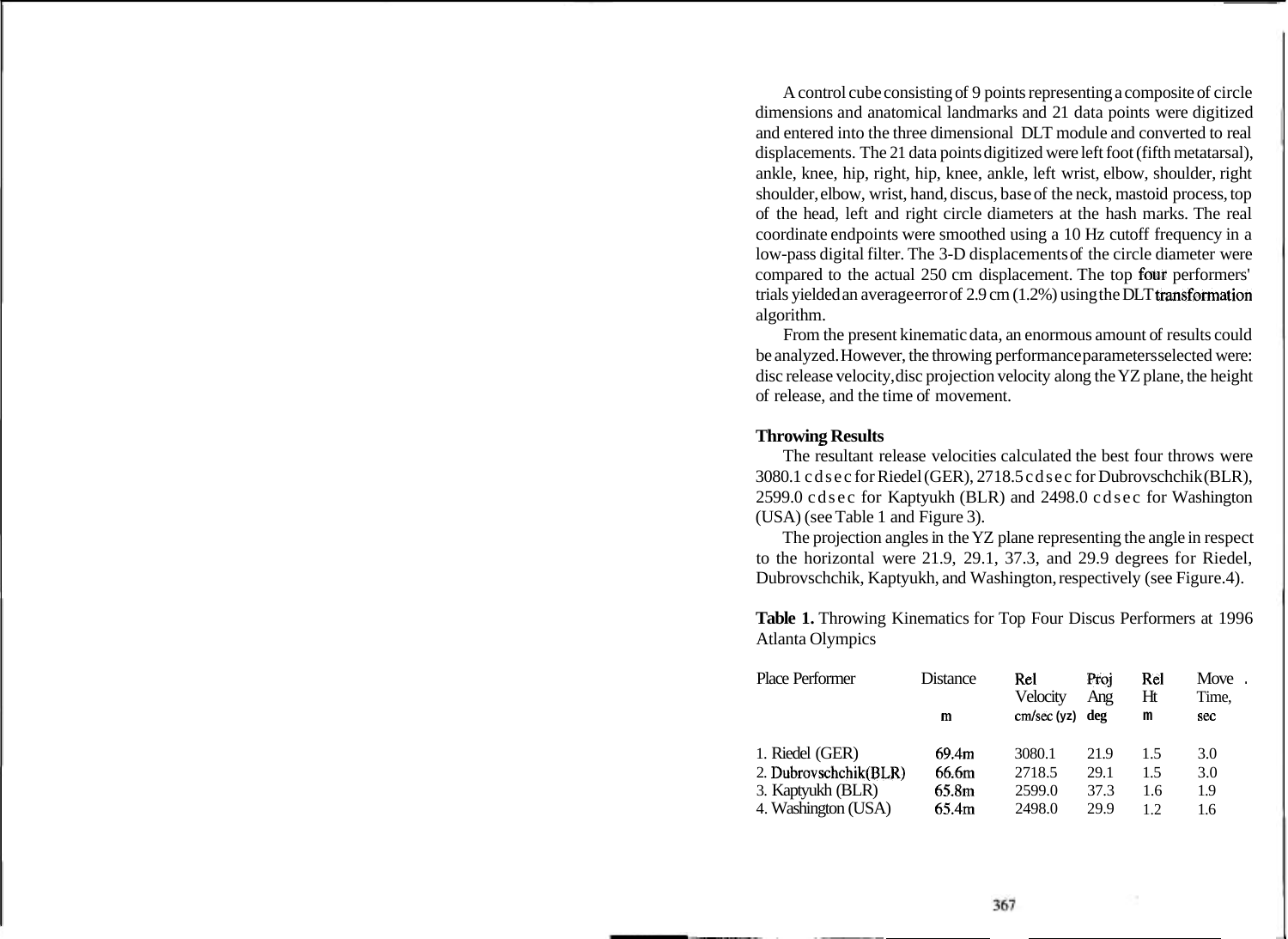

Figure 3. Discus projection velocity  $(cm/sec)$ 



Figure 4 Discus release angle (deg)







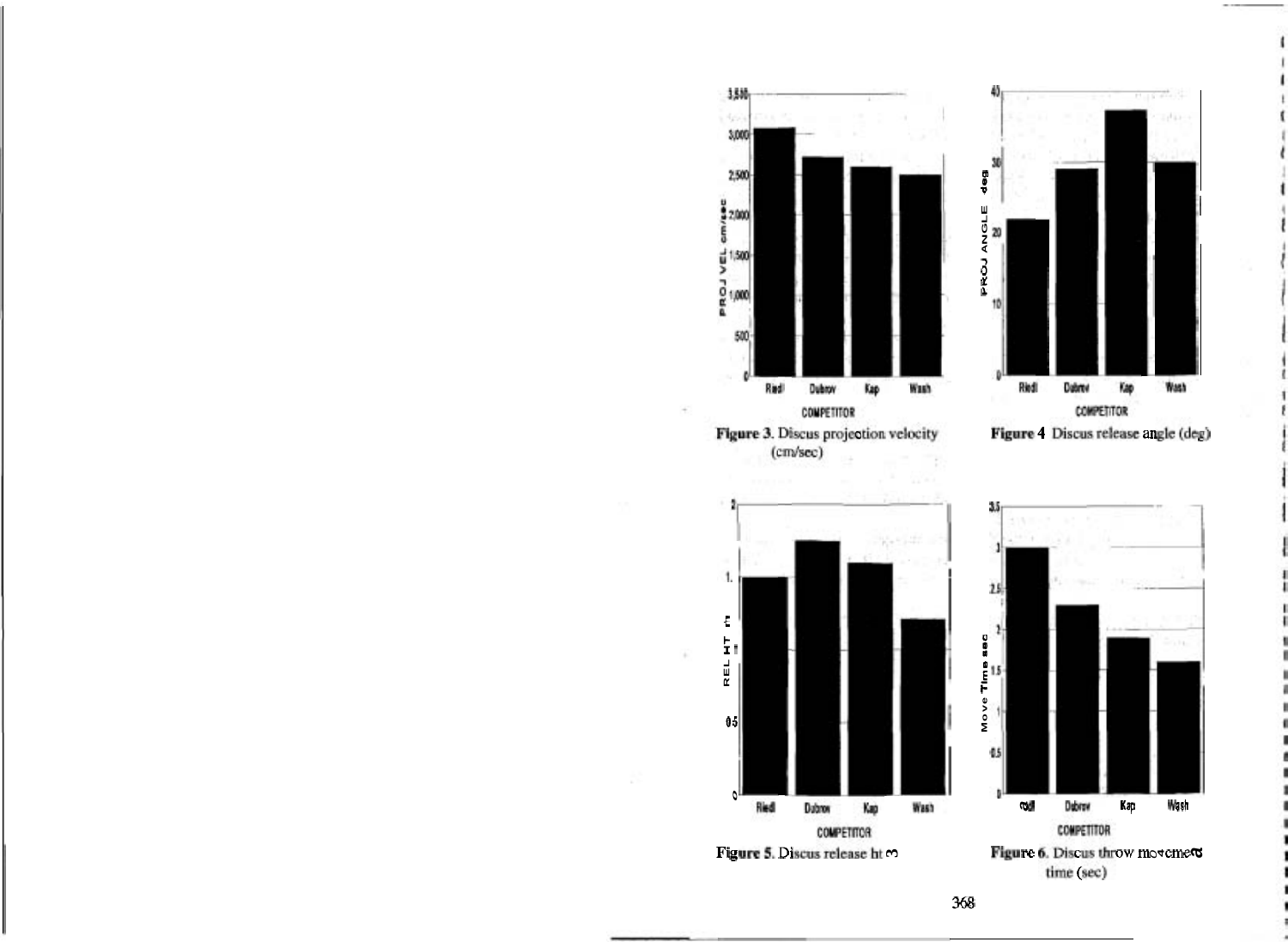The heights of release of the discus were 1.5 m, 1.75 m, 1.6 m, and 1.21 m for Riedel, Dubrovschchik, Kaptyukh, and Washington, respectively (see Figure 5).

The elapsed times to complete the turns of the throw were 3.0 seconds for Riedel, 2.3 sec for Dubrovschchik, 1.9 sec for Kaptyukh, and 1.6 seconds for Washington (see Figure 6).

The combined effect of the projection velocity, projection angle, and height of release resulted in medalist throws of 69.4 m (Olympic record) by Riedel (GER), 66.6 m by Dubrovschchik (BLR), 65.8 m for Kaptyukh (BLR), followed by 65.4 m for Washington (USA) (see Table 1, Figures 7 & 8). The aerodynamic variable of angle of attack was not determined for these throwing trials.



Figure 7. Discus throw distance (m)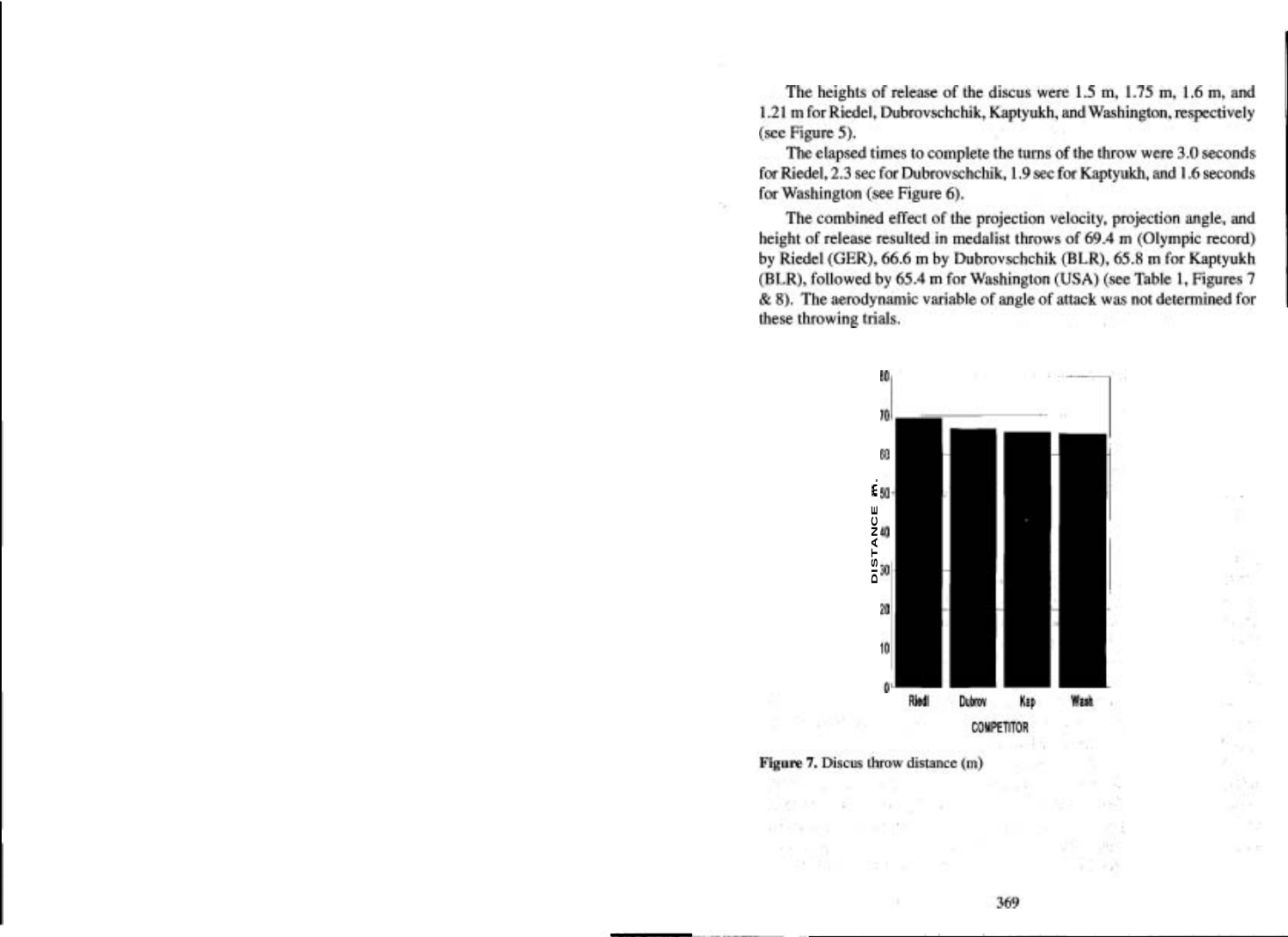

### **CONCLUSIONS**

The throwing velocities determined were similar to the velocities calculated for analyses performed by Ariel in 1976 on Silvester and Oerter. There were negligible differences in the projection angles used by the four best discus throwers in the Atlanta Olympics but there were significant differences in the resultant projection velocities between the top four contestants analyzed. Riedel, the gold medalist generated the greatest projection velocity of 3170.1 cdsec and Washington had a projection velocity of 2484.9 cdsec, which represented an 28% increase in solely the speed of the discus over the fourth place finisher.

An examination of the projection velocity, angle, and release height information would indicate that Dubrovschchik and Kaptyukh probably could have thrown at lower projection angles as result of their greater release height, in order to improve performance (Pfaff, 1994). Also, these projection angles would have to be adjusted for the lift and drag provided by the disc velocity, angle of attack of the disc, and the wind conditions, which were